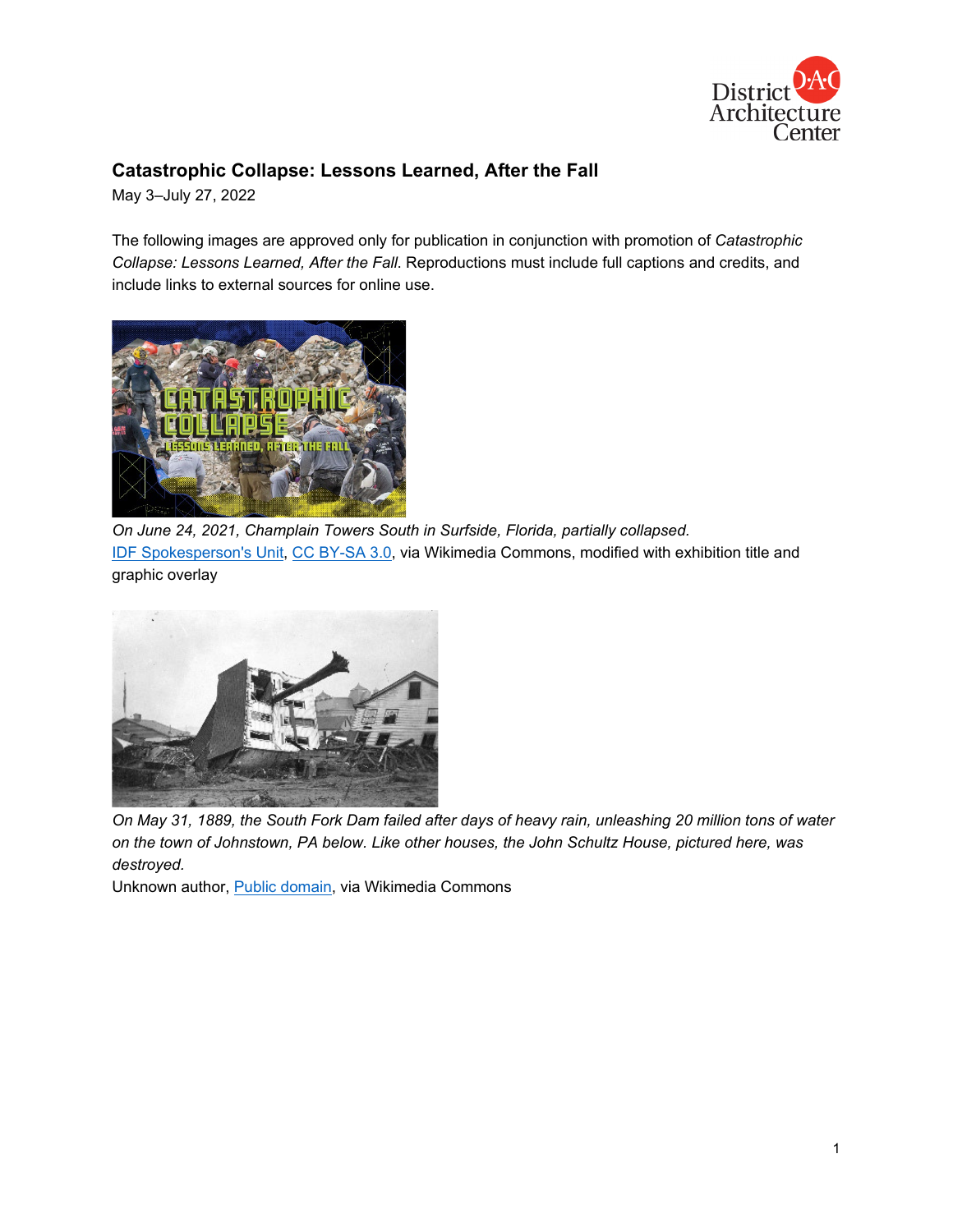



*The roof of the Knickerbocker Theatre in Washington, DC collapsed on January 28, 1922, under the weight of 28 inches of snow.*

Courtesy of the Library of Congress, LC-DIG-npcc-22642 (digital file from original)



*The Tacoma Narrows Bridge in Tacoma, WA collapsed on November 7, 1940, due to high winds.* Courtesy of the Library of Congress, LC-USZ62-46682 (b&w film copy neg.)



*On July 17, 1981, two skybridges in the lobby of the Hyatt Regency Hotel in Kansas City, MO collapsed under the weight of people, due to a design change made during construction.* Dr. Lee Lowery, Jr., P.E., [Public domain,](https://commons.wikimedia.org/wiki/File:Hyatt_Kansas_City_Collapse.gif) via Wikimedia Commons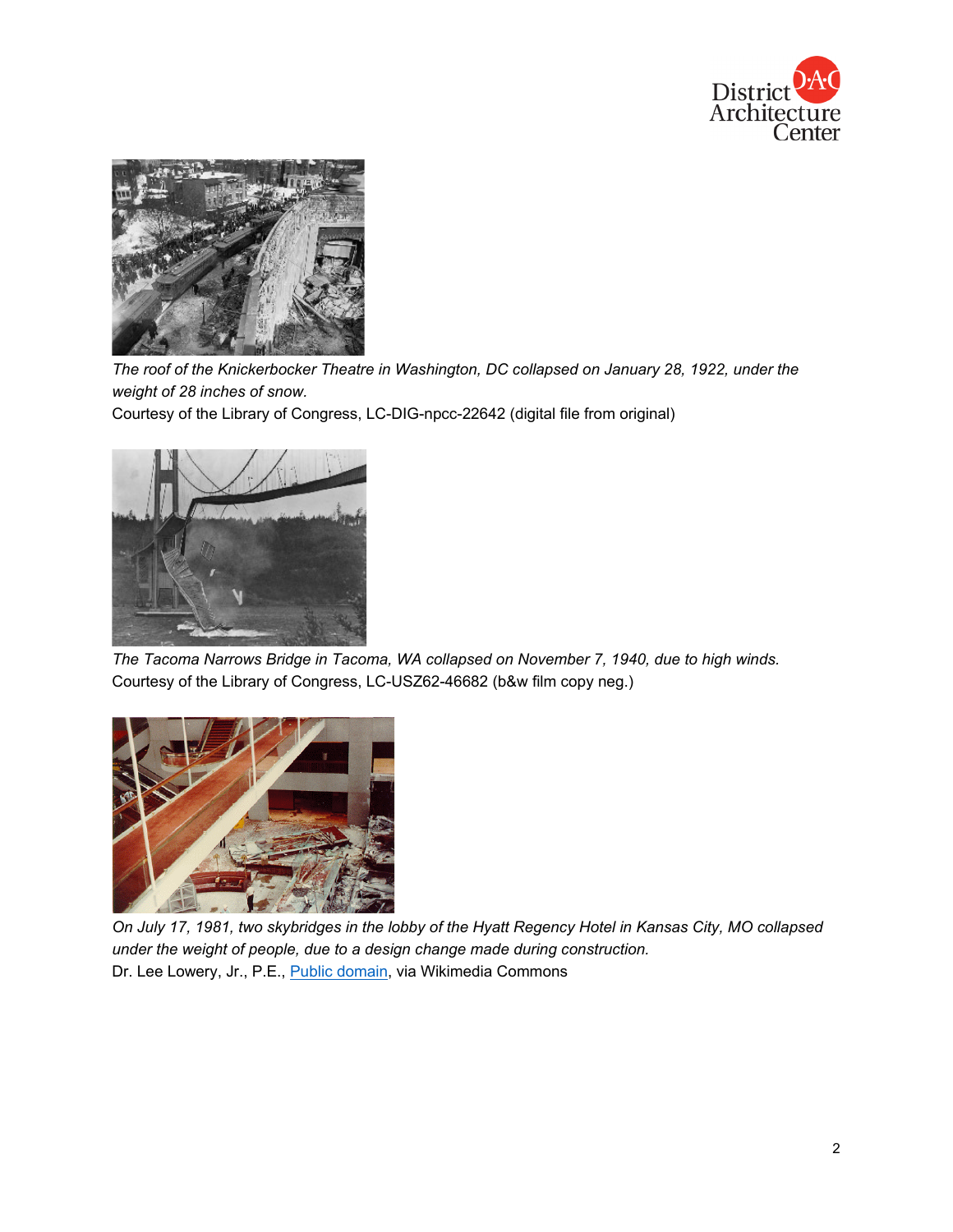



*At the Northridge Meadows Apartments in Los Angeles, CA, the first story completely collapsed during the Northridge earthquake.*

Photo by Kris Tacsik and Michael Swift, Northridge Earthquake Photo Collection, California State University Northridge



*On September 11, 2001, terrorists deliberately flew planes into the Twin Towers in New York, NY.* Photo by [Cyril Attias](https://www.flickr.com/photos/58891361@N00/6113249083) [\(CC BY-NC-ND 2.0\)](https://creativecommons.org/licenses/by-nc-nd/2.0/)



*Commissioned officers of the National Oceanic and Atmospheric Administration (NOAA) Corps flew more than 100 hours surveying Hurricane Katrina's devastation over New Orleans, LA in 2005.* Commander Mark Moran of the NOAA Aviation Weather Center with Lt. Phil Eastman and Lt. Dave Demers of the NOAA Aircraft Operations Center, **Public domain**, via Wikimedia Commons